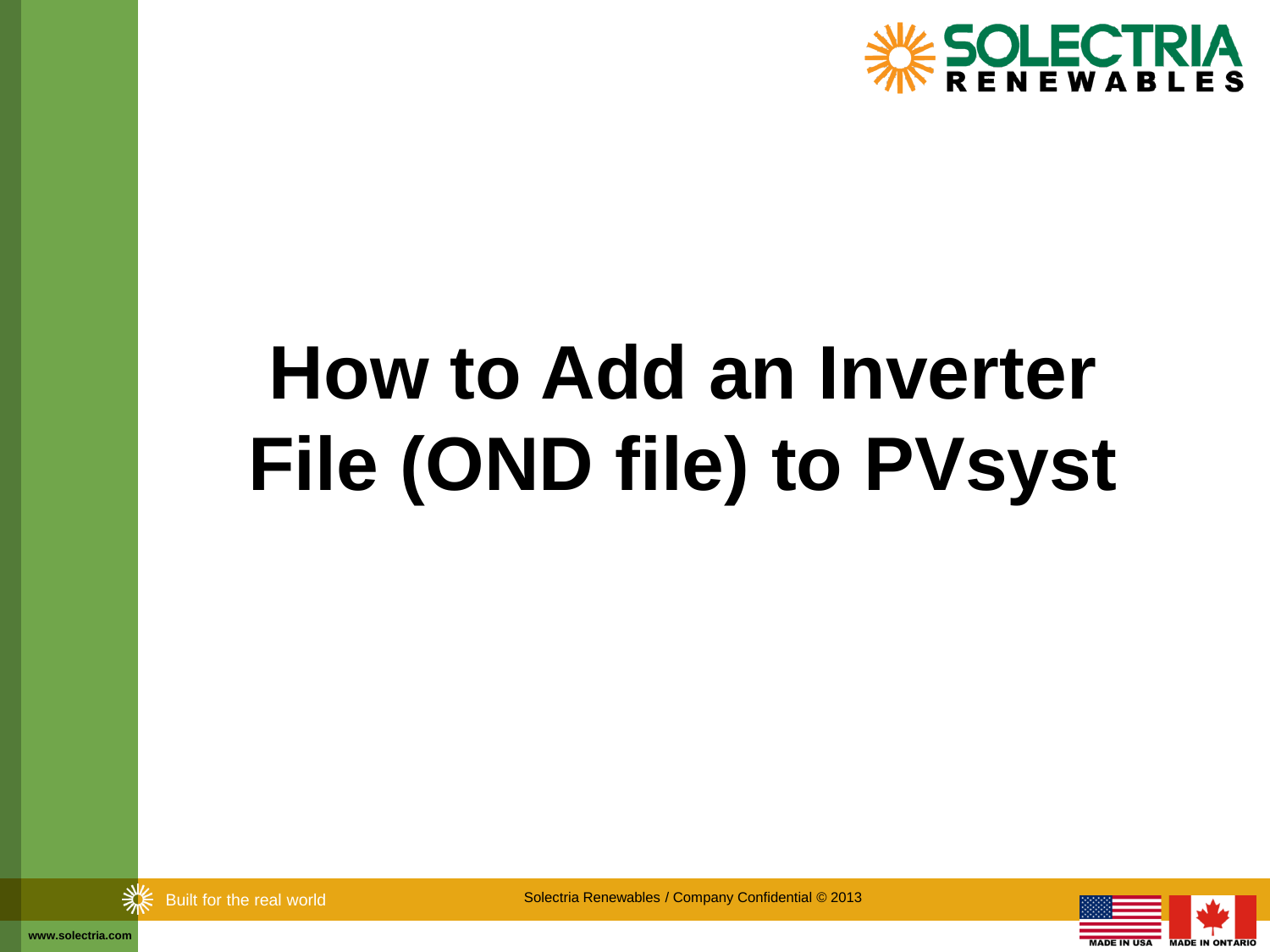## **What is an OND file?**



**An OND file is a file used in the simulation program, PVsyst, that contains the specifications of an inverter.**

| Grid inverter definition                                                     |            |                                 |                            |                                                     | $\Box$                                                  | $-x$<br>o  |  |  |  |
|------------------------------------------------------------------------------|------------|---------------------------------|----------------------------|-----------------------------------------------------|---------------------------------------------------------|------------|--|--|--|
| Main parameter   Secondary parameter   Efficiency curve   Sizes   Commercial |            |                                 |                            |                                                     |                                                         |            |  |  |  |
| Model<br>PVI 100KW 208V                                                      |            |                                 | Manufacturer               | Solectria Renewables                                |                                                         |            |  |  |  |
| File name<br>Solectria PVI 100KW 208V.OND                                    |            | Data source   Manufacturer 2013 |                            |                                                     |                                                         |            |  |  |  |
| Input side (DC PV field)                                                     |            | <b>Output side (AC grid)</b>    |                            |                                                     |                                                         |            |  |  |  |
| <b>Minimum MPP Voltage</b><br>Min. Voltage for PNom                          | 300<br>N/A | v<br>v                          | Type<br><b>C</b> Triphased | Monophased<br>Biphased                              | Frequency <sup></sup><br>$\Box$ 50 Hz<br>$\nabla$ 60 Hz |            |  |  |  |
| Nominal MPP Voltage<br><b>Maximum MPP Voltage</b>                            | N/A<br>500 | v<br>v                          | <b>Grid Voltage</b>        |                                                     | v<br>208                                                |            |  |  |  |
| <b>Absolute max. PV Voltage</b>                                              | 600        | v                               |                            | <b>Nominal AC Power</b><br>Maximum AC Power         | 100<br>100                                              | kW.<br>kW. |  |  |  |
| <b>Power Threshold</b>                                                       | 500.0      | w                               |                            | Nominal AC current                                  | 278                                                     | ΑR         |  |  |  |
| Contractual specifications, without<br>real physical meaning                 |            | Required                        | Efficiency                 | Maximum AC current                                  | 278                                                     | A M        |  |  |  |
| Nominal PV Power<br>N/A<br>Maximum PV Power<br>N/A                           | kW.        | kw $\Box$                       |                            | <b>Maximum efficiency</b><br><b>EURO</b> efficiency | 96.2 x<br>95.3 x                                        | 2          |  |  |  |
| Maximum PV Current<br>N/A<br>A<br>Efficiency defined for 3 voltages<br>⊽     |            |                                 |                            |                                                     |                                                         |            |  |  |  |
| <b>EX</b> Copy to table                                                      |            |                                 | 鸟 Print                    | X Cancel                                            |                                                         |            |  |  |  |

**Screen shot of Main Parameter tab of OND file for PVI 100KW 208V**



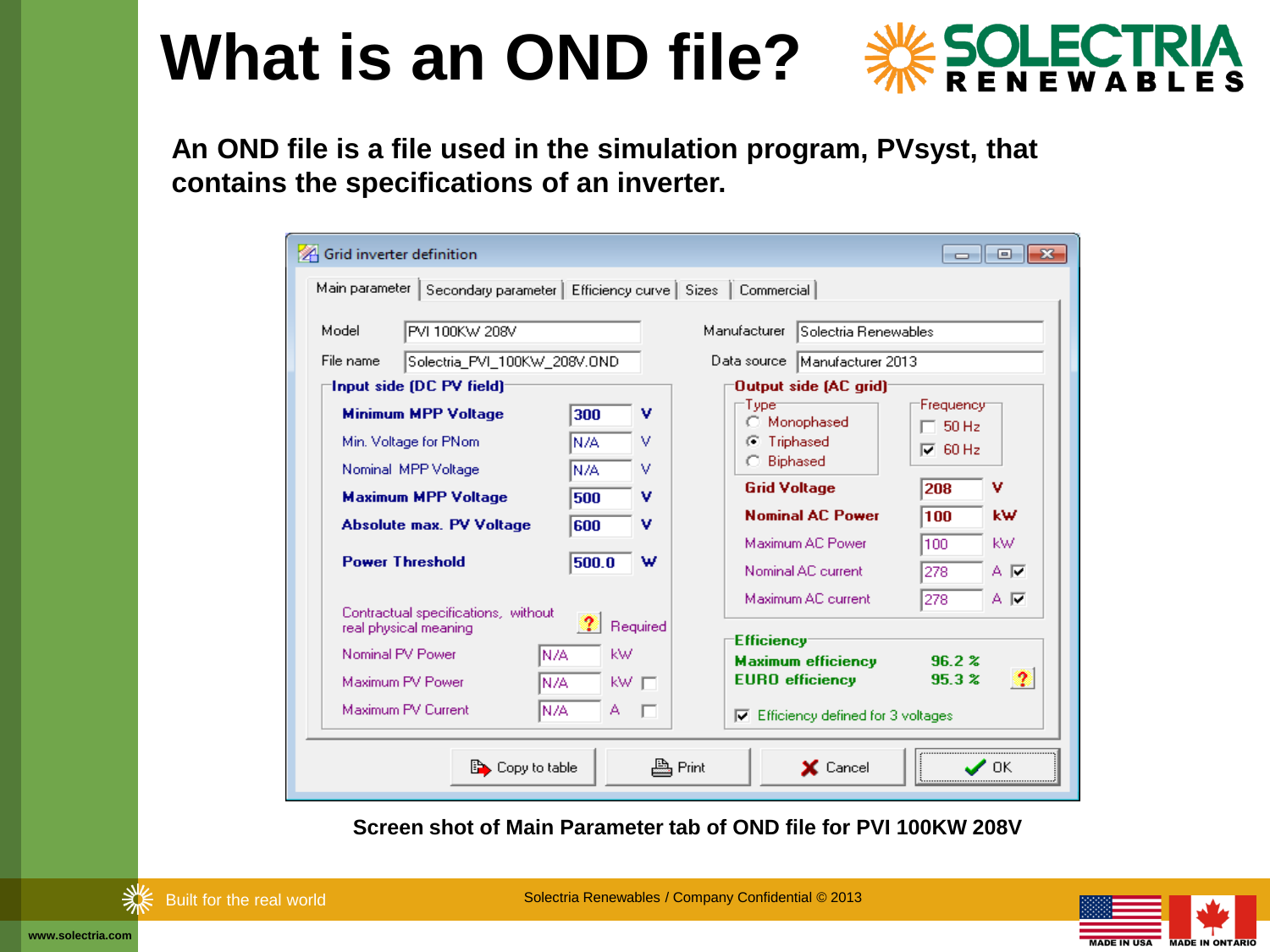

| PVSYST, V5.59                               | $\begin{array}{c c c c c} \hline \multicolumn{1}{c }{\mathbf{C}} & \multicolumn{1}{c }{\mathbf{S}} & \multicolumn{1}{c }{\mathbf{X}} \\\hline \multicolumn{1}{c }{\mathbf{C}} & \multicolumn{1}{c }{\mathbf{D}} & \multicolumn{1}{c }{\mathbf{X}} \\\hline \multicolumn{1}{c }{\mathbf{C}} & \multicolumn{1}{c }{\mathbf{C}} & \multicolumn{1}{c }{\mathbf{S}} & \multicolumn{1}{c }{\mathbf{X}} \\\hline \multicolumn{1}{c }{\mathbf{D}} & \multicolumn{1$ |
|---------------------------------------------|-------------------------------------------------------------------------------------------------------------------------------------------------------------------------------------------------------------------------------------------------------------------------------------------------------------------------------------------------------------------------------------------------------------------------------------------------------------|
| Files Preferences Language Licence Help Web |                                                                                                                                                                                                                                                                                                                                                                                                                                                             |
|                                             | www.pvsyst.com                                                                                                                                                                                                                                                                                                                                                                                                                                              |
| Option                                      | Options                                                                                                                                                                                                                                                                                                                                                                                                                                                     |
| C Preliminary design                        | Please choose an option.                                                                                                                                                                                                                                                                                                                                                                                                                                    |
| C Project design                            |                                                                                                                                                                                                                                                                                                                                                                                                                                                             |
| <b>C</b> Tools                              |                                                                                                                                                                                                                                                                                                                                                                                                                                                             |
|                                             |                                                                                                                                                                                                                                                                                                                                                                                                                                                             |
|                                             | $\mathcal{Q}$ ok<br>□ Exit                                                                                                                                                                                                                                                                                                                                                                                                                                  |

**Find the directory where OND files are stored by following the steps shown on the following slides. Then, add the individual OND files to the inverter directory so they become available for use in PVsyst.** 





**www.solectria.com**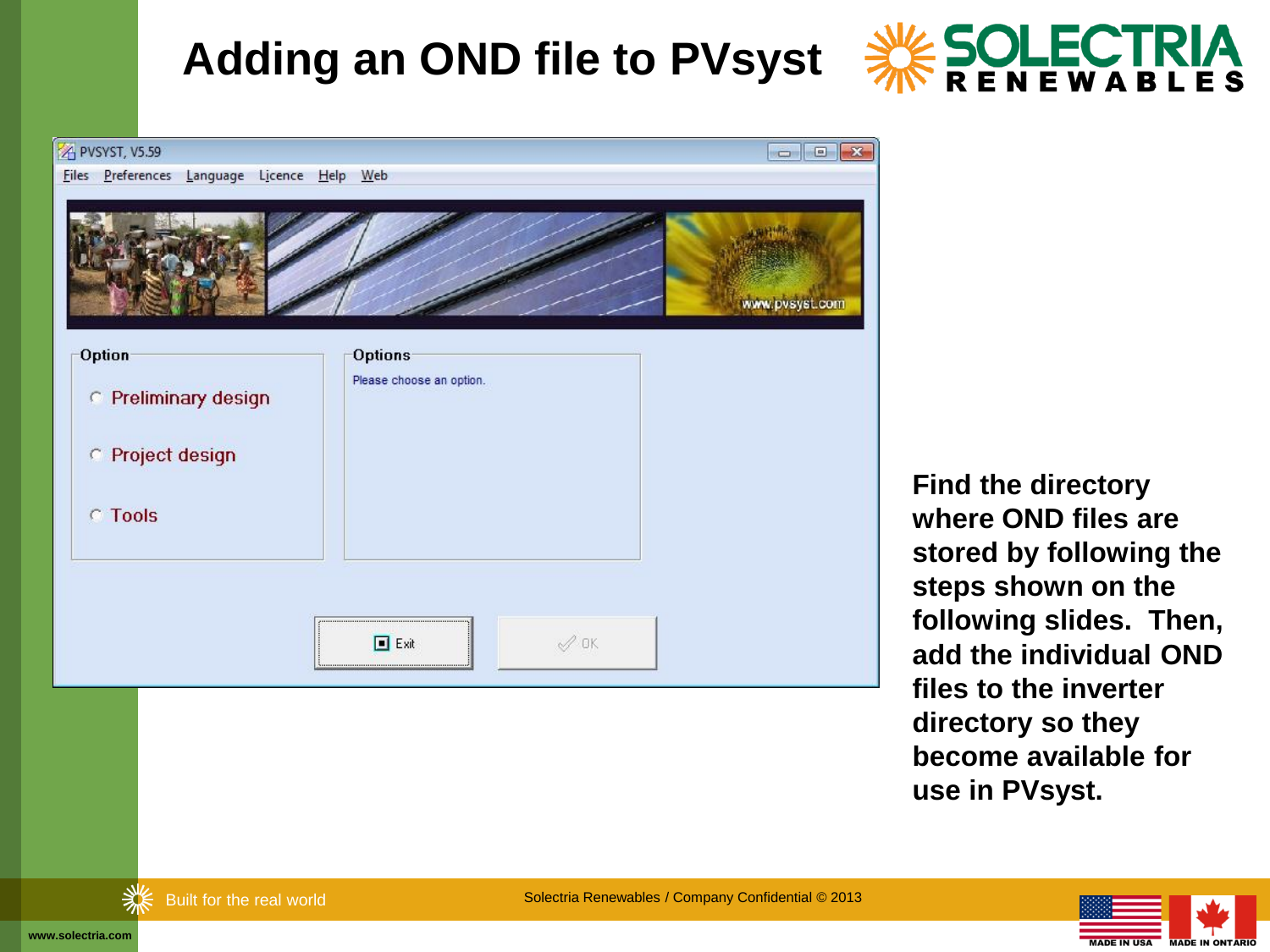





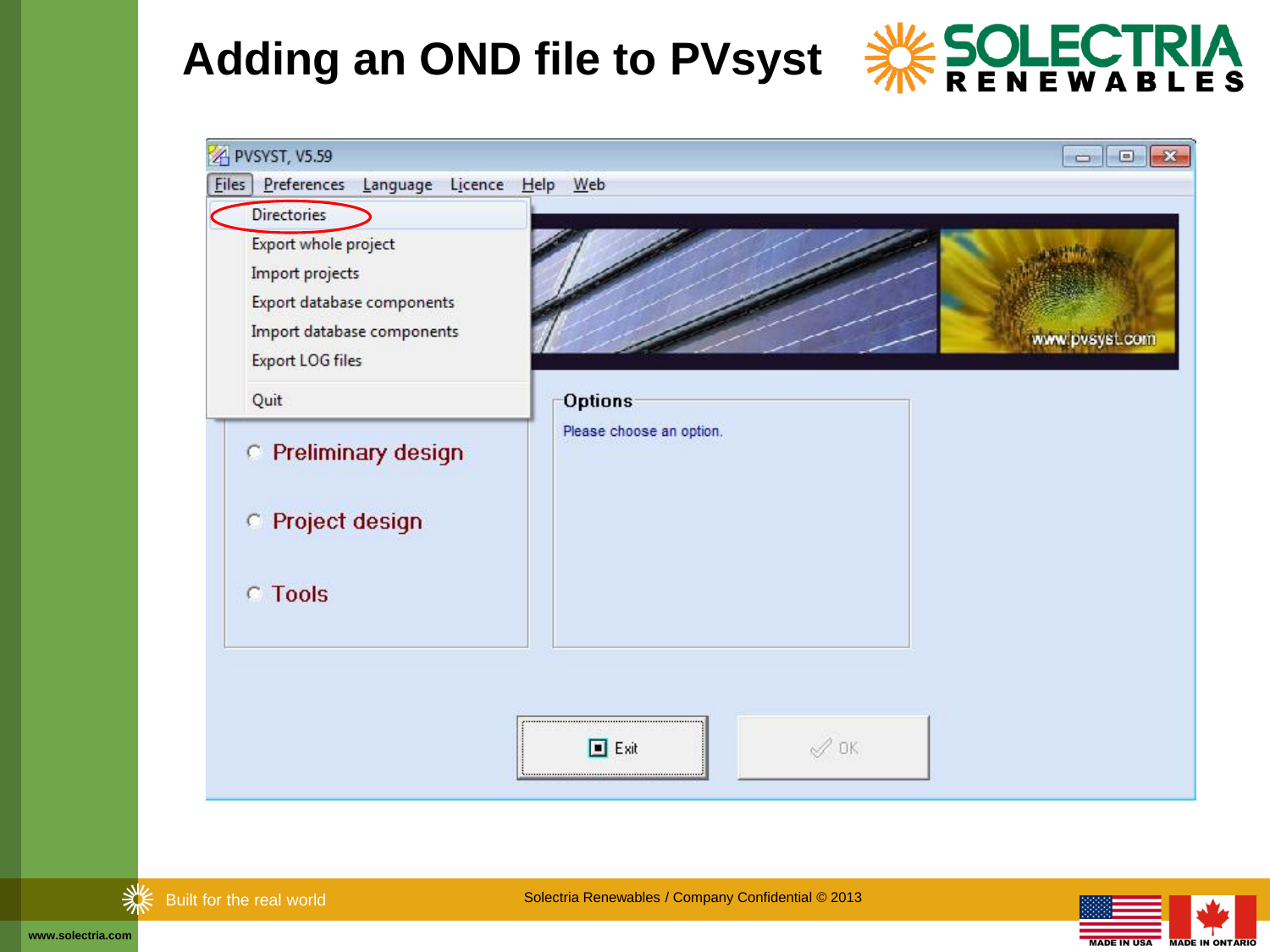



**This location may vary by user.**

### **On this computer, OND files are stored**

**C:\program files (x86)\PVsyst5\ data\ComposPV\Inverters**